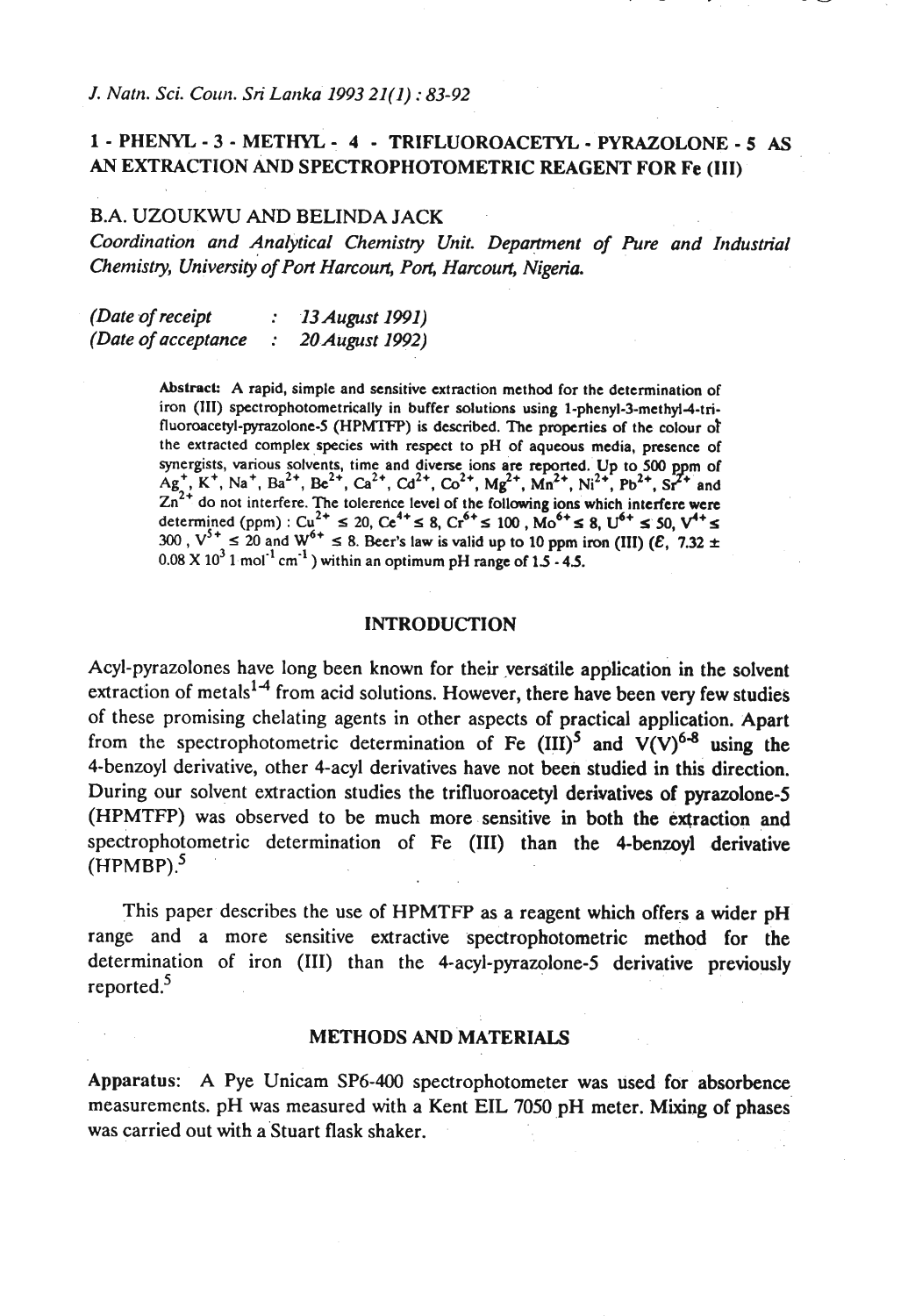Reagents: All reagents and solvents used were of analytical grade. Aqueous solutions were prepared with glass distilled water.

HPMTFP was synthesized according to an established method<sup>2</sup> and twice recrystallized from aqueous ethanol. The chelating agent was confirmed pure from the following : m.p.,  $139^{0}$  C; calculated for  $C_{12}H_{9}O_{2}N_{2}F_{3}$ : C,  $53.34\%$ ; H,  $3.36\%$ , N, **10.37%** . Found: C, **53.11%** ; H, **3.88%;** N, **10.25%. A** solution of **0.02** M HPMTFP was prepared by dissolving **0.5405 g** of HPMTFP in **100 ml** of chloroform. A stock solution of iron (111), **100** ppm, was prepared by dissolving **0.8634** g of ferrric alum  $(NH_4Fe(SO_4)_2.12H_2O)$  in 100 ml of 0.1 M HCl and diluted to 1 litre.

Buffer solutions were prepared by mixing **0.1** M solutions of reagents as follows: pH **0.5** - 2.2, HCVKCl; **2.3** - **3.8** , HCVCH3COONa .; **3.9** - **5.8** , CH3COOH/CH3COONa and **5.9** - **7.0** citric acid / NaOH.

**Procedure:** A 1 ml sample solution in an extraction bottle containing up to 100  $\mu$ g of iron (111) was adjusted to a volume of **10** ml and pH **3** with buffer solution (HCVCH3COONa). Ten ml of **0.02** M HPMTFP dissolved in chloroform was added and shaken vigourously for 20 min. The immiscible phases were transferred to a separating funnel and the phases allowed to settle before separation. The absorbence of the intense wine-red organic phase containing the extracted complex species was measured at **480 nm** against a reagent blank containing **0.02** M HPMTFP in chloroform. Beer's law was obeyed from **1** ppm to **10** ppm of Fe(II1) extracted into the organic phase.

For other extraction studies , as a function of pH of aqueous solution, a 10 ml solution containing 6 ppm in Fe(ll1) **was** used. This was adjusted to the desired pH value and extracted with an equal volume of organic phase containing HPMTFP or a mixture of it and trioctylphosphine oxide (TOPO) or 2-thenoyltrifluoroacetone **(HTTA).** For interference studies, the solution containing the appropriate ion was first introduced before adjusting to pH 3.

### **RESULTS AND DISCUSSION**

#### Absorption spectra

The absorption spectra of 0.02 M **HPMTFP** and its iron (111) complex species extracted from aqueous solution (pH **3)** into chloroform are shown in Figure 1. The extracted iron(II1) complex species exhibited a broad absorbence between **420** nm and **510** nm with a maximum absorbence at **480** nm. Figure 1 shows that HPMTFP does not absorb at **480 nm.** Thus, all subsequent studies were carried out at **480** nm.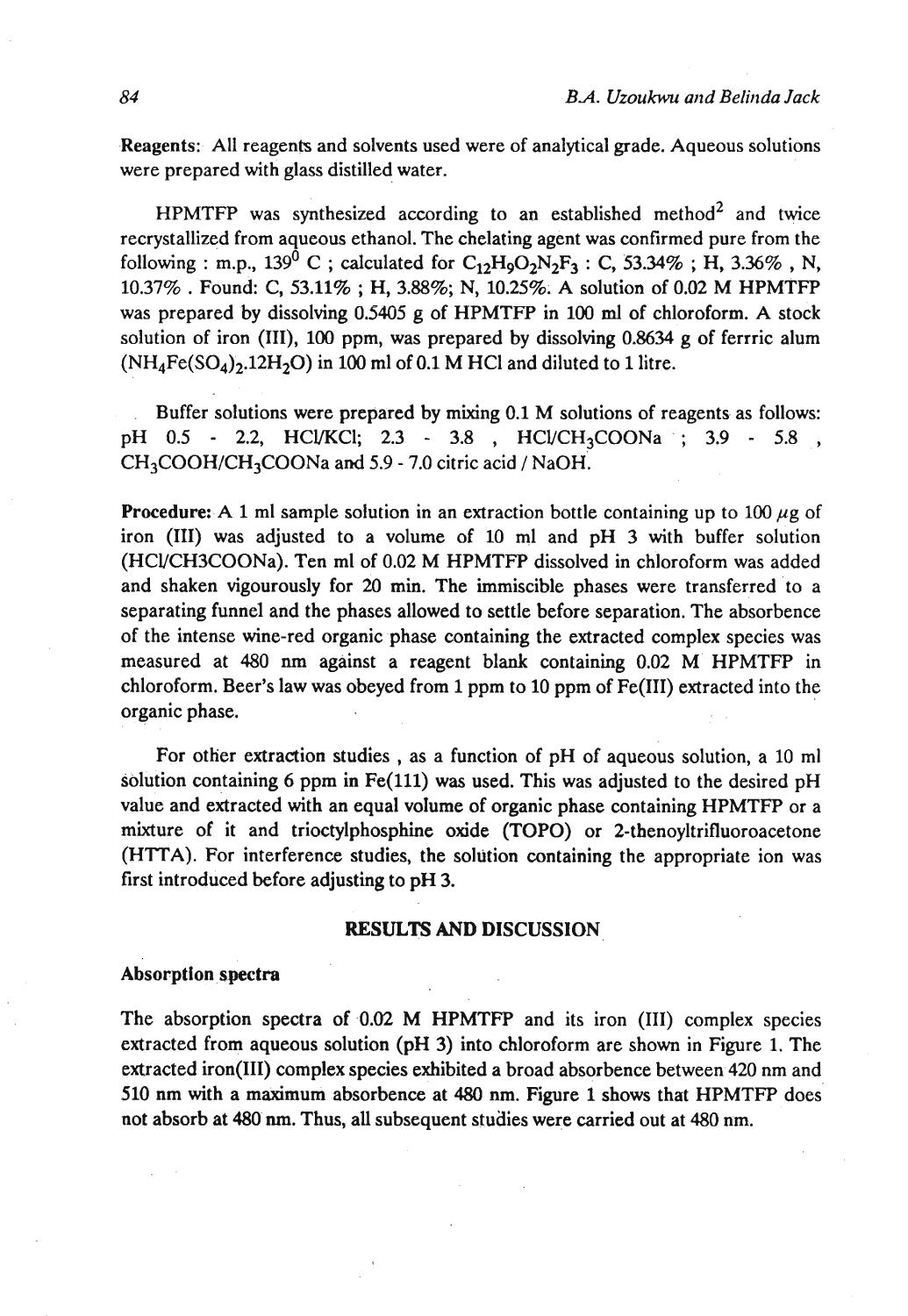

**Figure 1: Absorption spectra of IIPMTFP and Iron(11l)** - **PMTFP complex extrnckd Into chloroform**   $Fe(III)_{cone}$  = 4 ppm;  $HPMTFP_{cone}$  = 0.02 M. A, Iron(III)-PMTFP complex extracted at **pIl3; and B, reagenl blank** 

# **Effects of** experimental **variables**

 $pH$ : The effect of pH of the aqueous phase on the percentage extraction of Fe(III) into thc organic phase containing one or two mixtures of chelating agents is shown in Figure 2. The absorbence is maximal and percentage extraction quantitative over the pH range **1.5** - **4.5** (curve **C).** Synergism is observed when the extraction regent is HPMTFP + TOPO (curve A) or HPMTFP + HTTA (curve B), resulting in quantitative extraction also occurring further down the pH value at 1.0 and 1.2 respectively,. Since the optimum pH range is **1.5** - **4.5** (curve **C)** all subsequent extraction studies with 0.02 M HPMTFP in chloroform were done with aqueous solution of pH 3 adjusted with acetate buffer.

*Reagent concentration:* A reagent concentration greater than 0.02 M HPMTFP did not alter the absorbence values. Enhancement of the colour intensity of the extracted complex species occurred when the organic phase contained 0.02 M HPMTFP  $+ 10^{-3}$  M HTTA, while increase in the concentration of HTTA to  $10^{-2}$  M in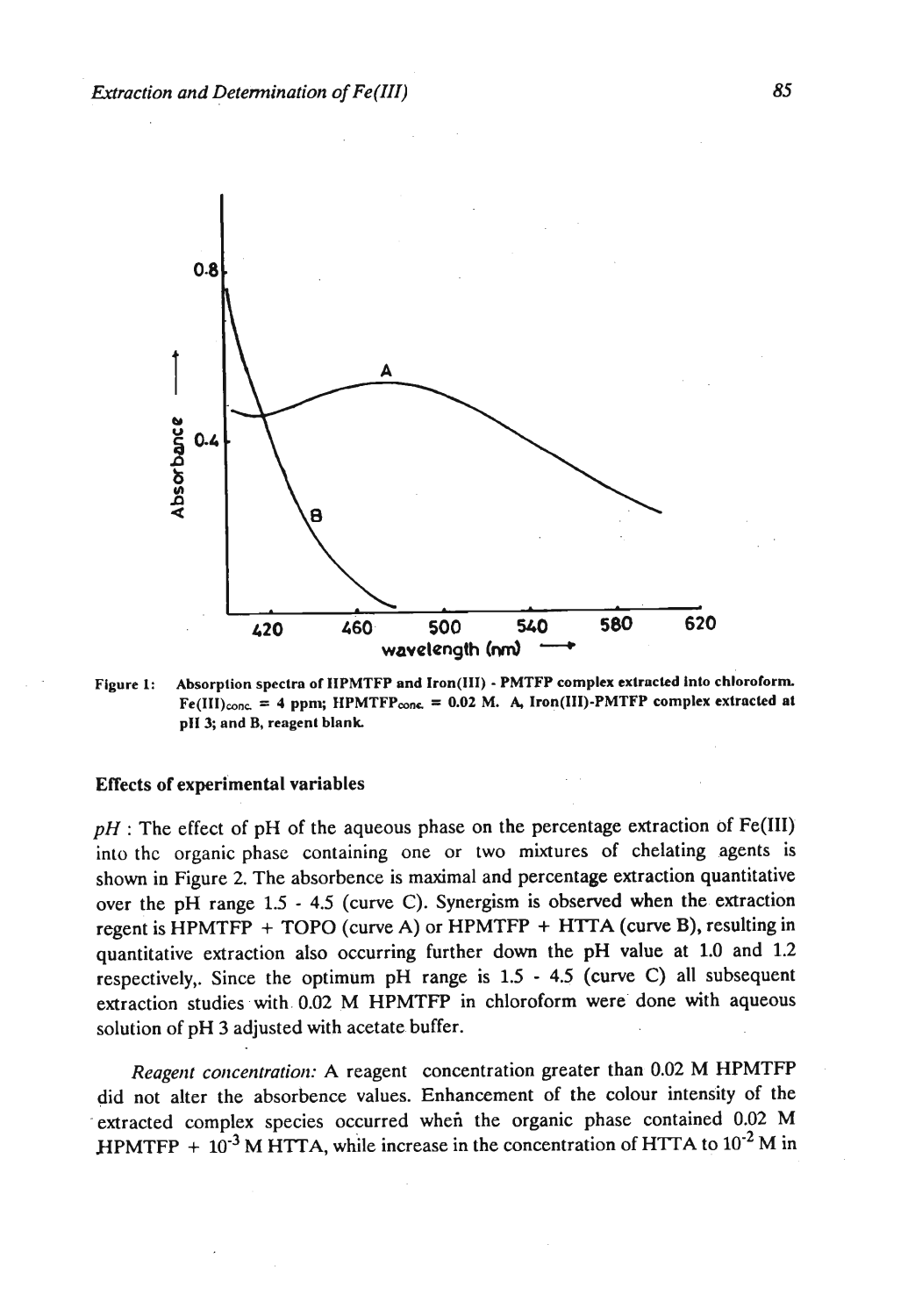

Figure 2: Extraction graphs of 6 ppm Fe(III) from different buffer solutions into chloroform **solutions of:** A, 0.02 M HPMTFP  $+ 10^{-2}$  M TOPO; B, 0.02 M HPMTFP  $+ 10^{-2}$  M HTTA; and **C, 0.02 M HPMTFP.** 

the mixture has no effect on the colour intensity of the extracted complex species. However, increase in the concentration of TOPO from  $10^{-3}$  M  $- 10^{-2}$  M in a mixture with 0.02 M HPMTFP showed a significant reduction in the colour suppression from increased TOPO concentration in the reagent mixture. Details of the sensitivity and molar absorptivities of the extracted complex species by the various reagent mixtures are given in Figure 3 and Table 1.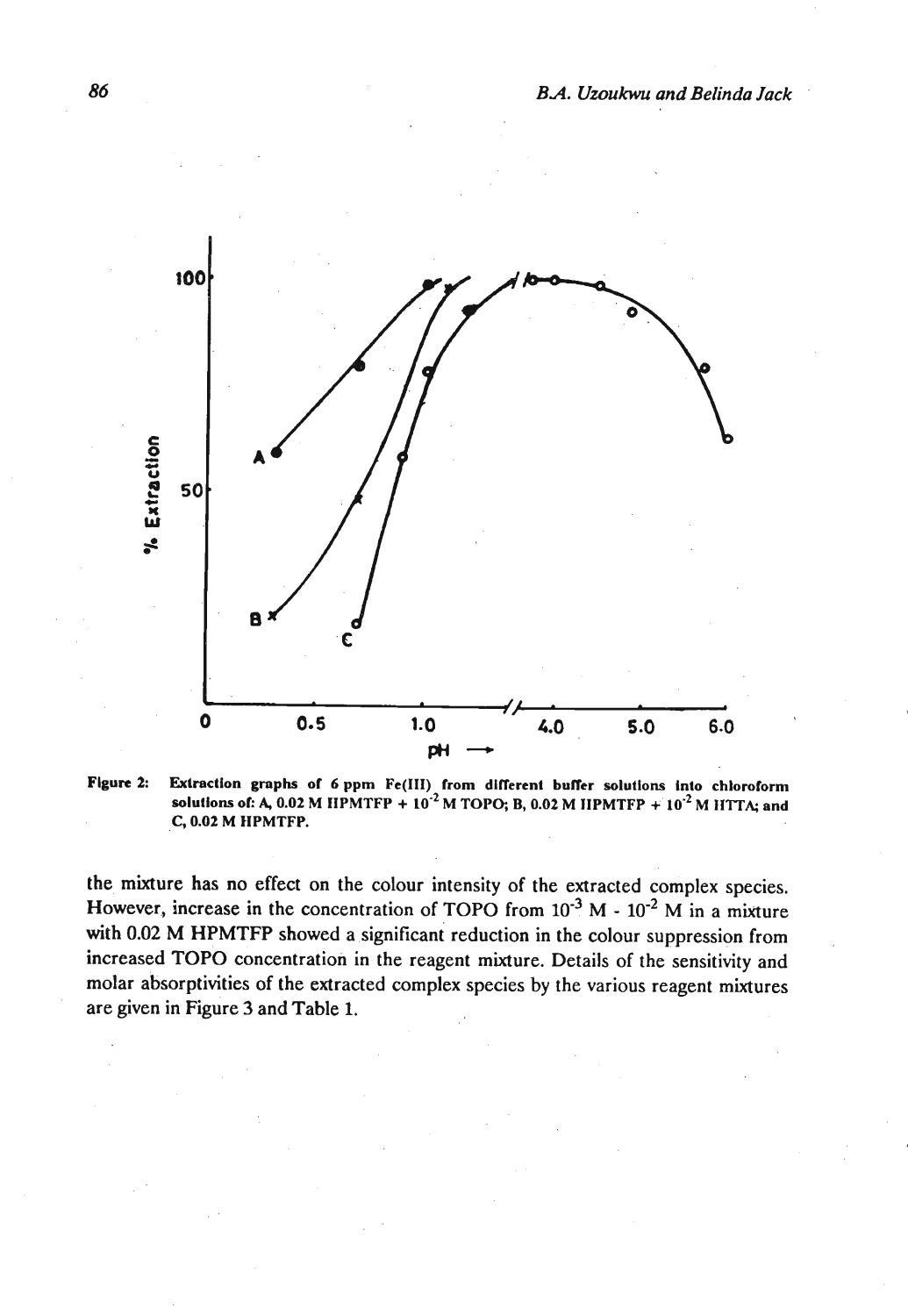

Figure 3: Plots of absorbance of extracted complex species in organic phase vs concentration of Fe(III) in aqueous phase (pH 3) extracted by the following organic reagents: A, 0.02 M **IIPMTFP** +  $10^{-3}$  **M** IITTA in chloroform; B, 0.02 M IIPMTFP in chloroform; C, 0.02 M **IIPMTFP in MIBK; and D, 0.02 M IIPMTFP.**  $+10^{-2}$  **M TOPO in chloroform.** 

| Table 1 : Effects of various reagent concentrations and solvents on the intensity of |  |
|--------------------------------------------------------------------------------------|--|
| extracted Fe(III) complex species : $\lambda = 480$ nm, pH = 3.                      |  |

| Solvent         | Reagent                                                         | Molar absorptivity<br>$\epsilon$ x 10 <sup>-3</sup> 1 <sup>-1</sup> mol. cm. | Beer's<br>limit<br>(ppm) |
|-----------------|-----------------------------------------------------------------|------------------------------------------------------------------------------|--------------------------|
| Chloroform      | $0.02$ M HPMTFP                                                 | $7.32 \pm 0.08$                                                              | $1 - 10$                 |
| Ħ               | $\sqrt{0.02 \text{ M H} P M T F P + 10^{-3} \text{ M H} T T A}$ | $8.60 \pm 0.19$                                                              | $1 - 9$                  |
| $\mathbf{H}$    | $0.02$ M HPMTFP + $10^{-2}$ M HTTA                              | $7.32 \pm 0.08$                                                              | $1 - 10$                 |
| $^{\mathbf{H}}$ | $ 0.02 \text{ M}$ HPMTFP + $10^{-3}$ M TOPO                     | $6.74 \pm 0.14$                                                              | $1 - 10$                 |
| $^{\prime}$     | $ 0.02 \text{ M}$ HPMTFP + $10^{-2}$ M TOPO                     | $4.49 \pm 0.11$                                                              | $1 - 12$                 |
| <b>MIBK</b>     | $0.02$ M HPMTFP                                                 | $6.03 \pm 0.22$                                                              | $1 - 10$                 |
| Benzene         | $0.02$ M HPMTFP                                                 | $4.76 \pm 0.17$                                                              | $1 - 12$                 |
|                 | Cyclohexanone 0.02 M HPMTFP                                     | $3.45 \pm 0.09$                                                              | $2 - 15$                 |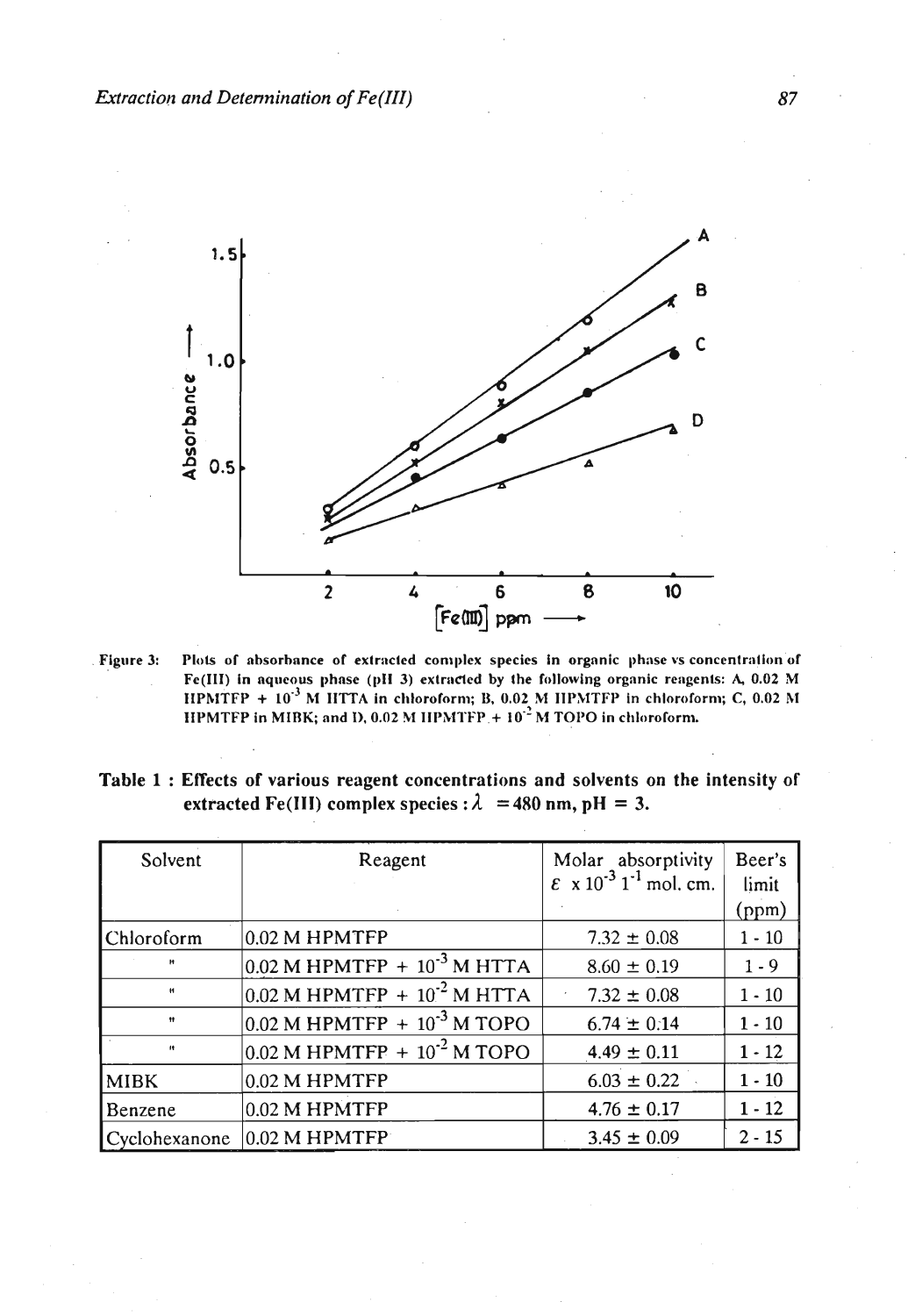Solvents: The use of different organic solvents was studied . The details of the molar absorptivitites of the extracted complex species in these various solvents are contained in Table 1. The Fe(1II) complex is quantitatively extracted by benzene, methyl-isobutylketone (MIBK) and cyclohexanone but the colour of the extracted complex species compared is of slightly lower intensity in these solvent systems when compared to that of chloroform. The colour of the extracted complex species in these solvent systems is stable for days. In cyclohexanone the extracted complex species at low concentration appeared pale brown.

### Stability of colour

The stability of the colour of the extracted complex species was studied at room temperature. The maximum absorbence of  $0.805 \pm 0.005$  recorded for 6 ppm Fe(III) extracted into chloroform was measuredat 1, 10, and 30 min and 1,10,24, 48 and 168 h after extraction. The colour of the extracted complex-species was found to be stable for at least a period of one week.

#### Calibration range and sensitivity

.Beer's law was obeyed up to 10 ppm of Fe(lI1) extracted into chloroform. The range increases slightly when solvents such as methyl isobutylketone, benzene or cyclohexanone are used. However, when these solvent systems are used the relative sensitivity also decreases slightly.

# Tests for interference

The effects of various ions on the determination of iron(II1) extracted into the organic phase were examined. This was carried out by introducing different amounts of ionic species to a 10 ml solution containing  $60 \mu$ g of iron(III) at pH 3 and extracting with 10 ml of 0.02 M HPMTFP in chloroform. The absorbence of the extracted complex species was measured at 480 nni against reagent blank. The results are shown in Table 2.

Interferences observed from some metal ions came from colour reactions e.g.,  $U^{6+}$ ,  $Cr^{6+}$  or formation of emulsion with the extracted complex as was the case with  $Cu<sup>2+</sup>$ . The interferences observed from some anions were as a result of masking of Fe(II1) in the aqueous phase by these anions which are also complexing agents, e.g., EDTA and oxalate ions.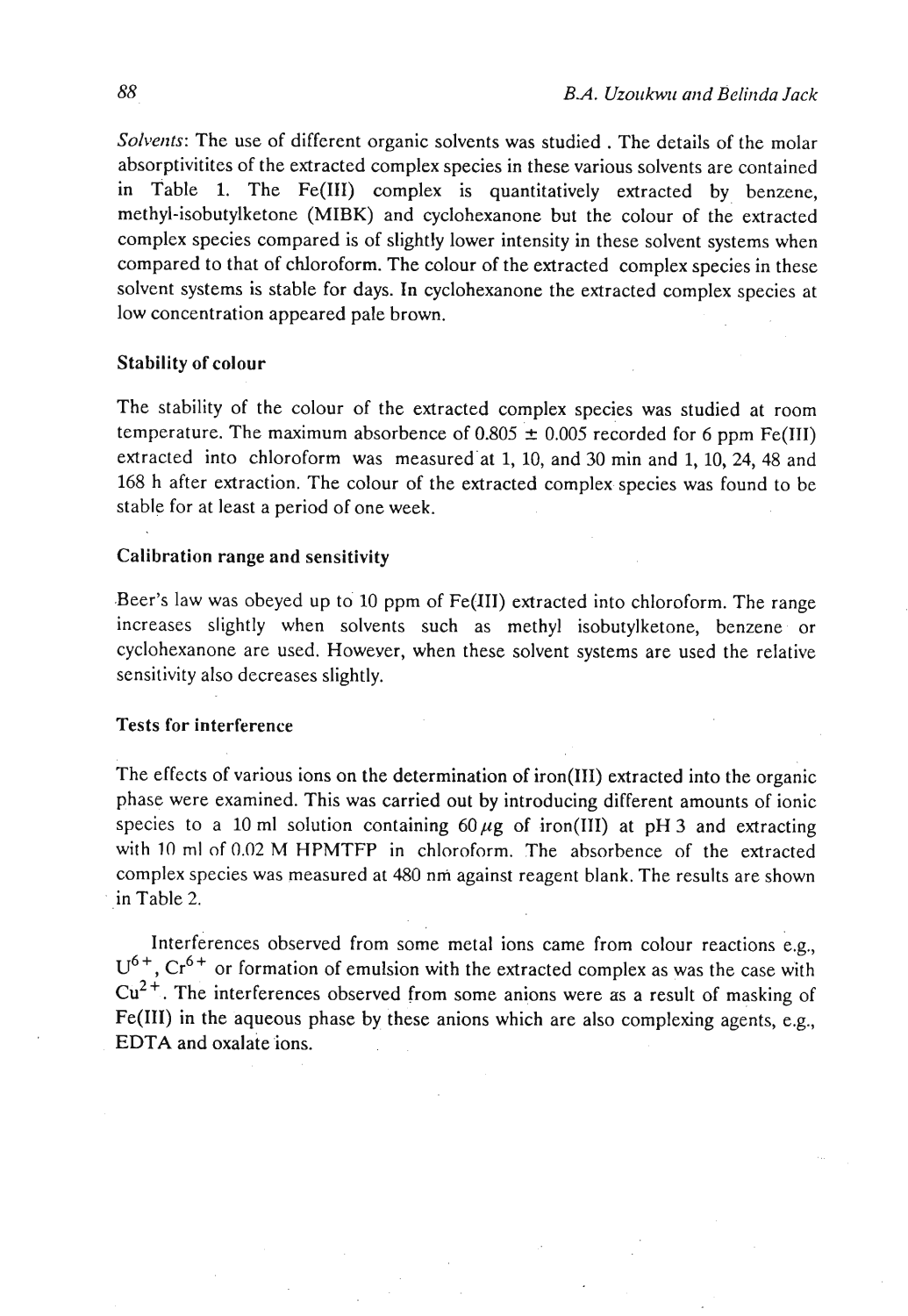$\ddot{\phantom{a}}$ 

 $\cdot$ 

| Ion                  | $\vert$ of<br>Amount<br>ion<br>added<br>(ppm) | Added as                             | Iron(III)<br>found (ppm) | % Recovery |
|----------------------|-----------------------------------------------|--------------------------------------|--------------------------|------------|
| None                 | $0 -$                                         |                                      | $-6.00$                  | 100.0      |
| $Ag+$                | 500                                           | AgNO <sub>3</sub>                    | 5.91                     | 98.5       |
| $\rm K^+$            | 500                                           | KCl                                  | 6.00                     | 100.0      |
| $Na+$                | 500                                           | NaNO <sub>3</sub>                    | 5.96                     | 99.3       |
| $Ba^{2+}$            | 500                                           | BaNO <sub>3</sub>                    | 5.86                     | 97.7       |
| $Be^{2+}$            | 500                                           | BeSO <sub>4</sub> 4H <sub>2</sub> O  | 6.00                     | 100.0      |
| $Ca2+$               | 500                                           | $Ca(CH_3COO)_2$                      | 5.97                     | 99.5       |
| $Cd2+$               | 500                                           | $Cd(NO3)2.4H2O$                      | 5.87                     | 97.8       |
| $CO2+$               | 500                                           | $Co(CH_3COO)_2.4H_2O$                | 6.00                     | 100.0      |
| $Cu2+$               | 500.                                          | $Cu(CIO4)2.6H2O$                     | 11.70                    | 195.0      |
| $\sim$ $\,$ H        | 100                                           |                                      | 8.70                     | 137.0      |
| $\bar{\mathbf{H}}$   | 50                                            | $\bar{z}$<br>Ĥ,                      | 7.05                     | 117.5      |
| $\bar{\mathbf{H}}$   | 20                                            | Ĥ                                    | 6.21                     | 103.5      |
| $Mg^{2+}$            | 500                                           | Mg(CIO <sub>4</sub> ) <sub>2</sub>   | 5.94                     | 99.0       |
| $Mn^2$ +             | 500                                           | MnSO <sub>4</sub> .4H <sub>2</sub> O | 5.85                     | 97.5       |
| $Ni2+$               | 500                                           | $Ni(NO3)2.6H2O$                      | 5.87                     | 97.8       |
| $Pb^{2+}$            | 500                                           | Pb(NO <sub>3</sub> ) <sub>2</sub>    | 5.90                     | 98.3       |
| $Sr^{2+}$            | 500                                           | $Sr(CH_3COO)_2.1/2H_2O$              | 6.00                     | 100.0      |
| $Zn^{2+}$            | 500                                           | ZnCl <sub>2</sub>                    | 5.91                     | 98.5       |
| $Ce^{4+}$            | 15                                            | $Ce(SO4)2.4H2O$                      | 5.48                     | 91.3       |
| Ĥ                    | 8                                             | $\mathbf{H}$                         | 6.05                     | 100.8      |
| $V^{4+}$             | 500                                           | VOSO <sub>4</sub> .H <sub>2</sub> O  | 7.20                     | 120.0      |
| $\ddot{\phantom{0}}$ | 300                                           |                                      | 6.10                     | 101.7      |
| $V^{5+}$             | 50                                            | $NH_4VO_3/H_2SO_4$                   | 6.66                     | 111.0      |
| $\ddot{\phantom{1}}$ | 20                                            |                                      | 6.05                     | 100.8      |
| $Cr^{6+}$            | 500                                           | $K_2Cr_2O_7$                         | 7.65                     | 127.5      |
| Ħ                    | 200                                           | Ħ                                    | 6.75                     | 112.5      |
| $\bar{\mathbf{H}}$   | 100                                           | Ħ                                    | 6.07                     | 101.2      |

 $\bar{\bar{z}}$ 

**Table** *2* : **Determination of 6 ppm of iron(II1) in the presence of diverse ions.**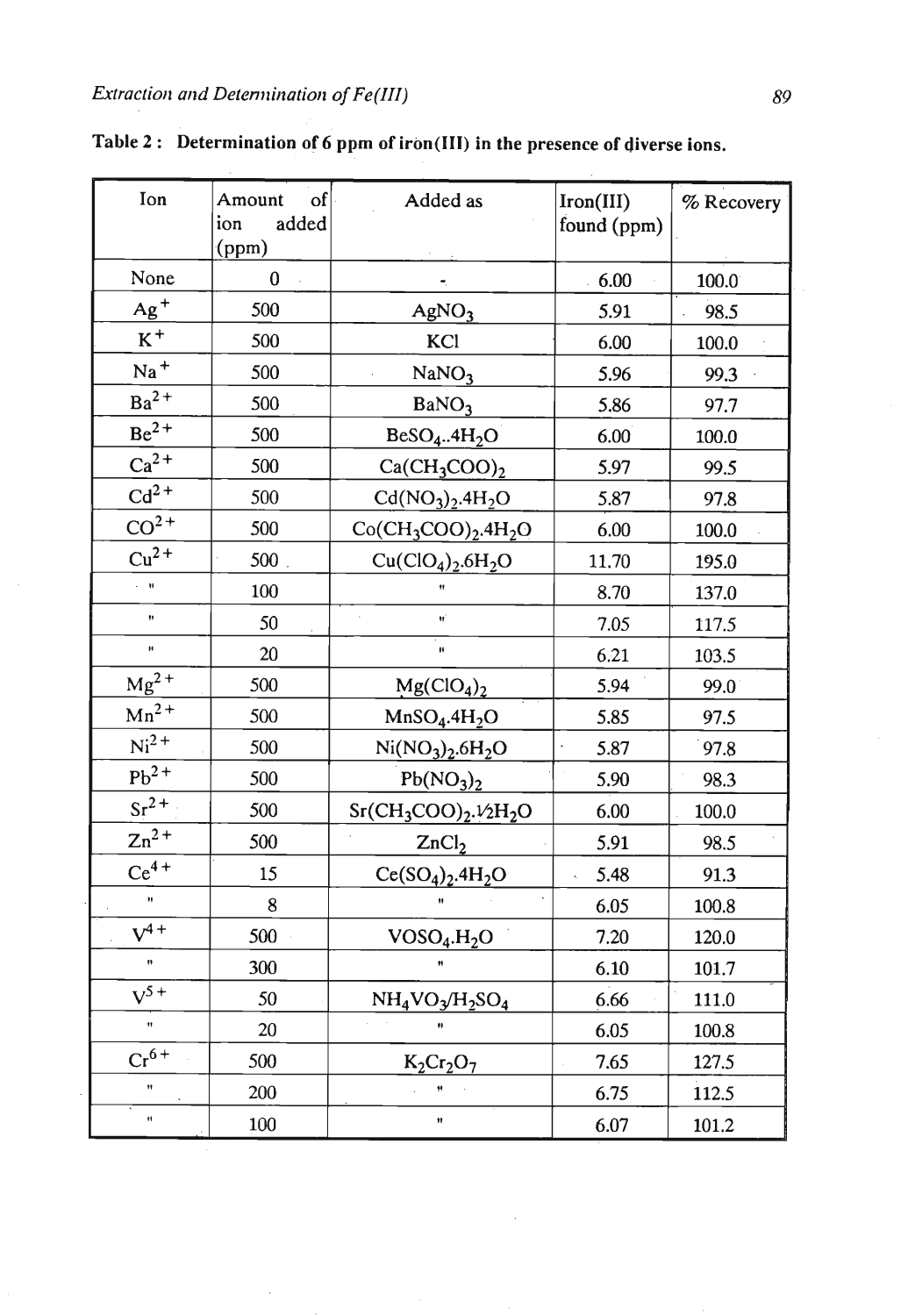| Ion                  | Amount of<br>ion added<br>$(ppm)$ . | Added as                         | Iron(III)<br>found (ppm) | % Recovery |
|----------------------|-------------------------------------|----------------------------------|--------------------------|------------|
| $Mo6+$               | 15                                  | $Na2MoO4.2H2O$                   | 5.42                     | 90.3       |
| $\pmb{\mathfrak{m}}$ | 8                                   | Ħ                                | 5.90                     | 98.3       |
| $W^{6+}$             | 15                                  | $Na2WO4.2H2O$                    | 5.05                     | 84.2       |
| Ħ                    | 8                                   |                                  | 5.92                     | 98.7       |
| $U^{6+}$             | 500                                 | $UO_2(NO_3)_2.6H_2O$             | 10.21                    | 170.2      |
| Ħ                    | 100                                 | Ħ                                | 7.05                     | 117.5      |
| Ħ                    | 50                                  | $^{\circ}$                       | 5.98                     | 99.6       |
| $F^{\cdot}$          | 200                                 | NaF                              | 5.90                     | 98.3       |
| $PO43$ -             | 200                                 | Na <sub>2</sub> HPO <sub>4</sub> | 5.93                     | .98.8      |
| <b>EDTA</b>          | 50                                  | Na <sub>2</sub> EDTA             | 0.00                     | 00.0       |
| Ħ                    | 5                                   | Ħ                                | 5.11                     | 85.2       |
| 11                   | 1                                   | Ħ                                | 5.78                     | 96.3       |
| Oxalate              | 50                                  | $(NH_4)$ <sub>2</sub> oxalate    | 2.42                     | 40.3       |
| 11                   | 10                                  | Ħ                                | 5.88                     | 98.0       |

**Table 2 Contd.** 

# Analyses of **water** samples

The extraction and spectrophotometric procedures were applied to various water samples collected from Port Harcourt metropolis. Each of the sample was subjected to the following method of analysis. 100 ml of the sample in a beaker was evaporated to 10 ml usirig a heating mantle. After cooling, 20 ml of concentrated hydrochloric acid-nitric acid (3:l) mixture was added and the sample heated until digestion was completed. The residue was dissolved in 10 ml  $0.1M HNO<sub>3</sub>$ . A 5 ml aliquot of this solution was pipetted into an extraction bottle, adjusted to pH 3 with acetate buffer solution and extracted with **5** ml of chloroform solution of 0.02 M HPMTFP. The determination was carried out three times and the results are shown in Table 3.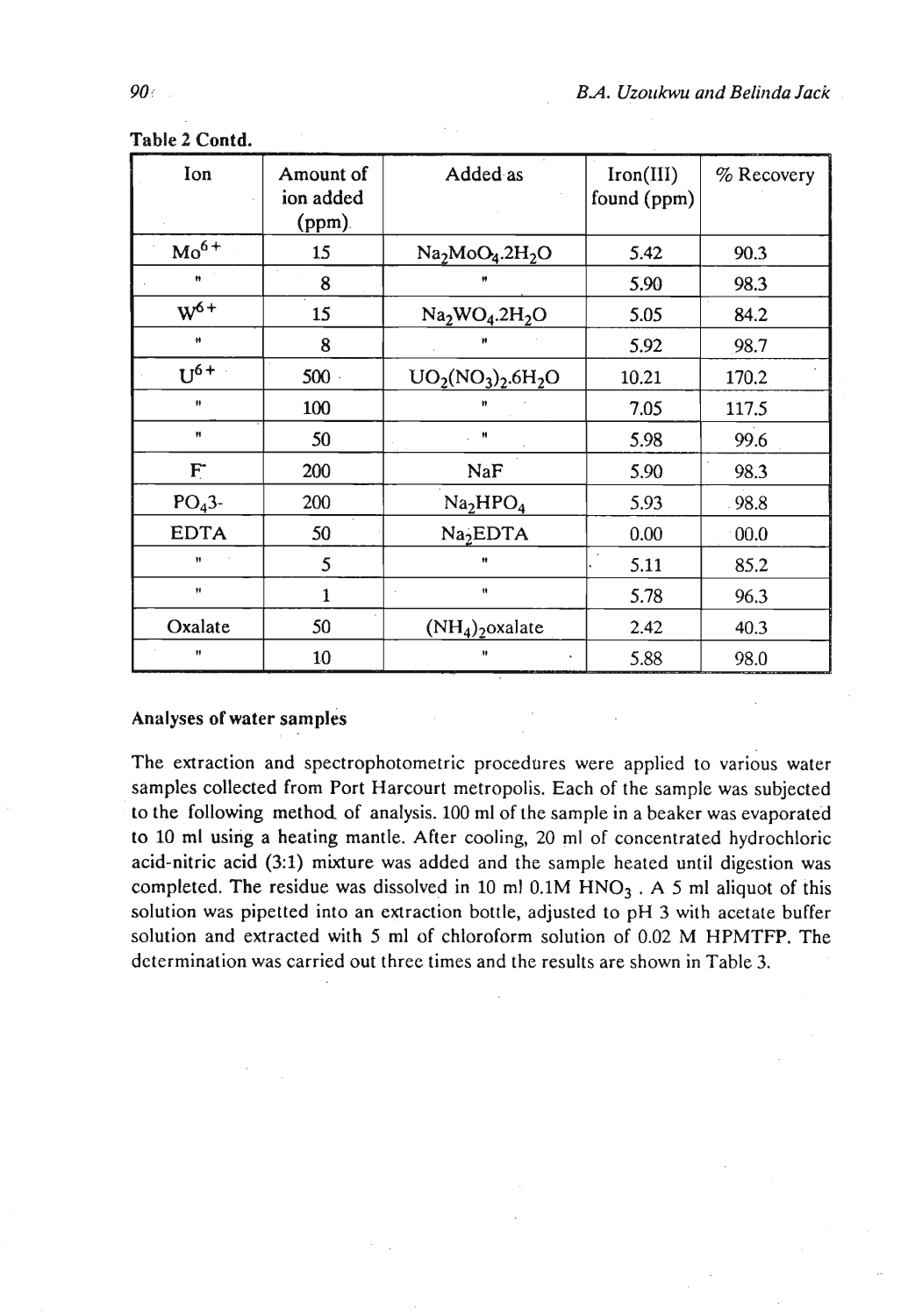| Water sample source     | Iron(III) ( $ppm$ ) found by<br>method | Iron(III) (ppm) found by<br><b>AAS</b> |
|-------------------------|----------------------------------------|----------------------------------------|
| Aluu stream             | $0.29 \pm 0.05$                        | 0.30                                   |
| Aluu well               | $0.84 \pm 0.07$                        | 0.88                                   |
| Aluu bore hole          | $0.22 \pm 0.03$                        | 0.21                                   |
| Uni Port Delta Park tap | $0.25 \pm 0.01$                        | $0.22 \cdot$                           |
| Port Harcourt city tap  | $0.46 \pm 0.01$                        | 0.47                                   |
| New Calabar River       | $0.98 \pm 0.05$                        |                                        |

# Table 3 : Analyses of water samples-May 90

**Atomic Absorption Spectrometry.** 

### **CONCLUSION**

The 4-trifluoroacetyl-pyrazolone-5 derivative is more sensitive and superior to the 4-benzoyl-pyrazolone-5 derivative proposed by Rao and Arora.<sup>5</sup> The optimum pH range is also wider than the range obtained by Chmutova and Kochetkova<sup>4</sup> using the same 4-benzoyl-pyrazolone-5 for their studies. Compared to 0.1 M HPMBP used by these workers<sup>4,5</sup> HPMTFP has proved to be less expensive since  $0.02$  M of the ligand is more efficient and more sensitive when employed for the same purpose of extraction and spectrophotometric determination of iron(1TT) in aqueous media.

### Acknowledgements

We thank Alfred Worlu of the Plant Physiology Research Unit of the University.of Port Harcourt, for assistance.

### References

- 1. Mirza M.Y. (1968). Carrier-free separation of  $115$ <sup>m</sup>In from irradiated Cd by solvent extraction with 1 - phenyl - 3 - methyl - 4 - caproylpyrazolone - 5. *Talanla*  15 : 137-140.
- **2.** Jensen B.S. (1959). The synthesis of **1-phenyl-3-methyl-4-acyl-pyrazolones-5.** *Acta Chemica Scandinavica,* 13: 1668- 1670.
- **3.** Urnetani S. & Freiser H. (1987). Mixed-ligand chelate extraction of lanthanides with 1 - phenyl - 3 - methyl - 4 - (trifluoroacetyl) - 5 - pyrazolone and some phosphine oxide compounds. *Inorganic Clternistry* 26: 3179-3181.
- 4. Chmutova M.K. & Kochetkova N.E. (1969). Extraction of iron(III) with **1-phenyl-3-methyl-4-benzoylpyrazolone-5.** Separation of plutonium from iron. Journal of Analytical Chemistry of the USSR. 24: 112-115.